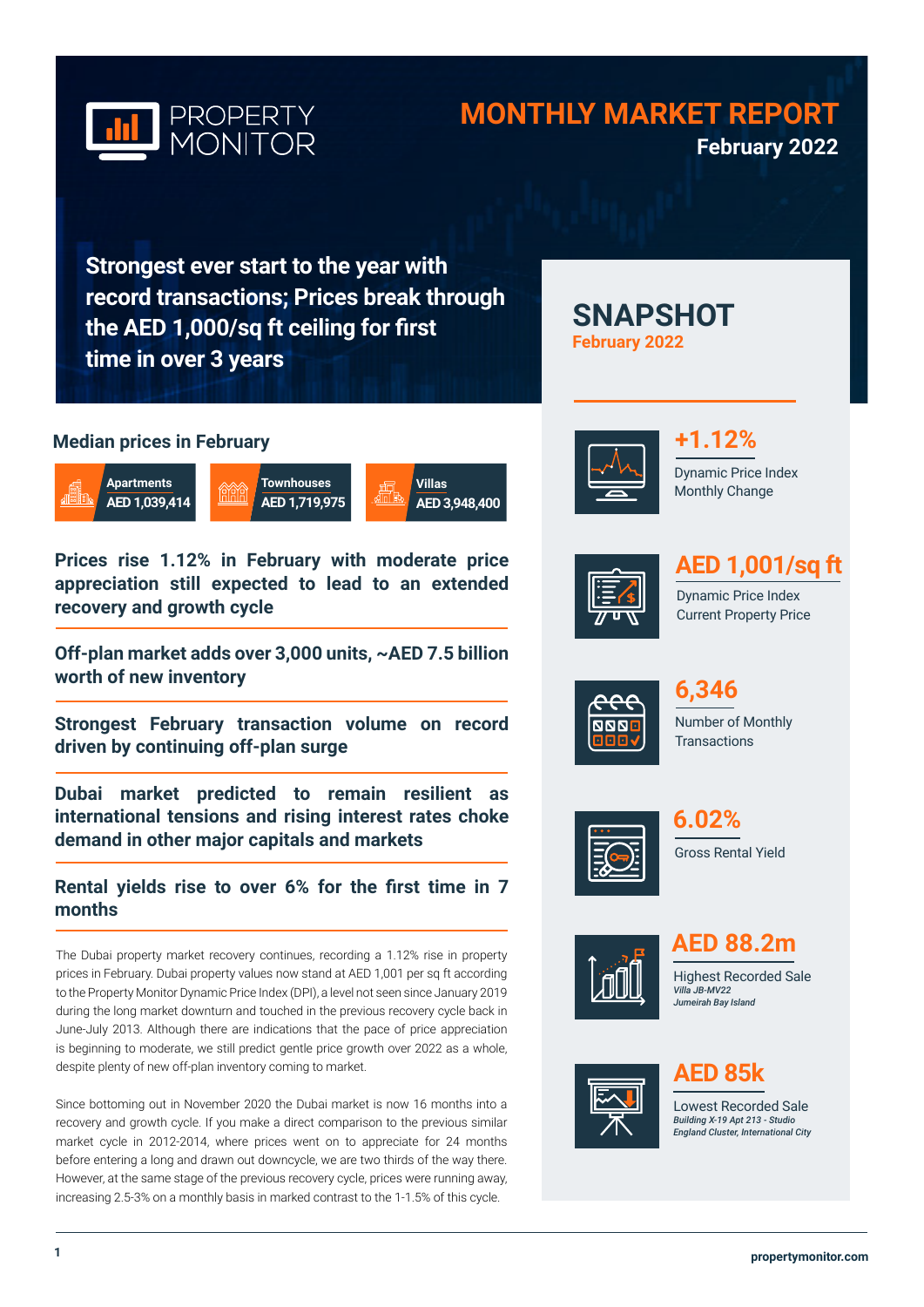

**Market headwinds and downside risks remain centred around the trajectory of inflation and interest rate rises amid global tensions. While this may affect sentiment and raise a barrier to purchasing for some end-user buyers, we believe that other positive factors will outweigh any increase in the cost of credit and the market will continue its bull run.**

ZHANN JOCHINKE Chief Operating Officer *Property Monitor*

**Looking forward, while the Dubai property market is starting to show signs of cooling off, it is likely that growth will continue although at a slower, sustainable rate of appreciation. Headwinds and downside risks are rising as**  Should the market continue to appreciate at this sustainable pace we continue to believe the market has further to run and that the overall recovery period will surpass that of 2012-2014 before finding a new level. This view is supported by transaction levels as well as wider positive sentiment.

**property affordability in the villa and townhouse segments hits a ceiling locally and inflation continues to grow in the United States and Europe. However, the relative affordability of Dubai compared to other major global cities and the likely influx of new**  Transactions in February came in at 6,346 growing by 9.9% on a monthly basis. This is a record level for any February experienced in the Dubai market. Additionally, this marks the strongest ever start to a year with a total of 12,119 sales transactions recorded year-to-date, a 17.7% increase over 2017 which was previous best start to a year.

> While the resale and completed property market slows down—under pressure from a combination of low inventory and asking prices that buyers aren't willing to meet—new off-plan development project launches continue to surge. In February, just over 3,000 residential units entered the market for sale with an anticipated combined gross sales value of ~AED 7.5 billion. Townhouses represent 58.5% by volume of this new inventory, while apartment and villas represent 36.8% and 4.7% respectively.

> A total of 2,576 off-plan transactions were registered in February, decreasing 4.9% month-on-month however up a by a healthy 112.9% on a yearly basis and follows a year-on-year increase last month of 182.3% which gives further evidence of a continued resurgence in off-plan market. Conversely, title deed sales volumes increased by 23% monthon-month and remain up by 45.5% year-on-year. While strengthening on transaction count basis, the market share of off-plan transactions fell to 40.6% of the whole from 46.9% last month, however with the significant amount of new development projects launched in recent months and several additional launches in the pipeline, market share of off-plan sales is likely to again increase in the coming months.

> Meanwhile, resales transactions—any subsequent sale of a property that follows the initial first-time sale from the developer, for an off-plan or completed project—stood at 2,180 in February representing a market share of 34.4%, up 4.5% month-on-month. This increase is against the

trend where, for the last 12 months, resale transactions have been steadily declining and is likely an isolated occurrence with initial sales expected to increase market share in the coming months in line with the growing amount of new development project launches and the ongoing lack of affordable properties for resale in the villa and townhouse market.

At 1,580, the volume of mortgages increased by 11.7% in February after reaching their lowest volume since June 2020 last month. This monthon-month increase is largely the result of newly handed over projects that are now eligible for home financing, particularly for townhouses which saw loan volumes increase by 58.9%. With the first of a series of interest rate increases expected next month we foresee mortgage volumes resuming their downward trend as the cost of home ownership inevitably increases.

Breaking down the mortgage market further shows that bulk transactions (mortgages taken by developers and larger investors for multiple units) comprised 12.8% of all loans issued, down from 20.5% in January and 47.5% in December. Another 41.8% of loans taken were new purchase money mortgages generally for residential properties that were also transferred during February, primarily by end-users with the average amount borrowed being AED 1.78m at a loan-to-value ratio of 75.2%. The remaining 40.4% represents refinancing or new mortgages taken out in the months post transfer.

After steadily declining throughout 2021, emirate-wide average gross rental yields jumped to just over 6.0% in February, with yields for townhouses experiencing the highest increase growing from 5.2% to 5.6%. Gross yields for apartments now stand at just over 7% and villas at 5.1%. This increase in yields supports our earlier prediction that rental rates will start moving closer in line with sales price appreciation and will re-kindle investor confidence. We anticipate that rental market behaviour will mirror that of the sales market with the newer and most attractive developments being in high demand and leading yield curves higher. Equally, older and less desirable communities and towers may suffer with slower demand and rents which do not rise with the wider market. This trend again favours investors buying the latest inventory being brought to the market driving prices higher.

Market headwinds and downside risks remain centered around the trajectory of inflation and interest rate rises amid global tensions. While this may affect sentiment and raise a barrier to purchasing for some end-user buyers, we believe that other positive factors will outweigh any increase in the cost of credit and the market will continue its bull run. Dubai remains very affordable by international standards with many European markets raising barriers to external investment, coupled with rising interest rates and inflation headwinds dampening the post-COVID recovery, this combination of factors could be added momentum for Dubai as a safe haven market in the near term.

In the absence of affordable completed villas and townhouses, demand is expected to continue to gravitate towards off-plan alternatives where not only is there more bang for your buck, but developer payment plans offer an alternative to conventional mortgages which are soon to adjust against the changes in monetary policy, particularly increases in the US federal funds rate which due to the dirham-dollar peg, has a direct impact on the UAE market.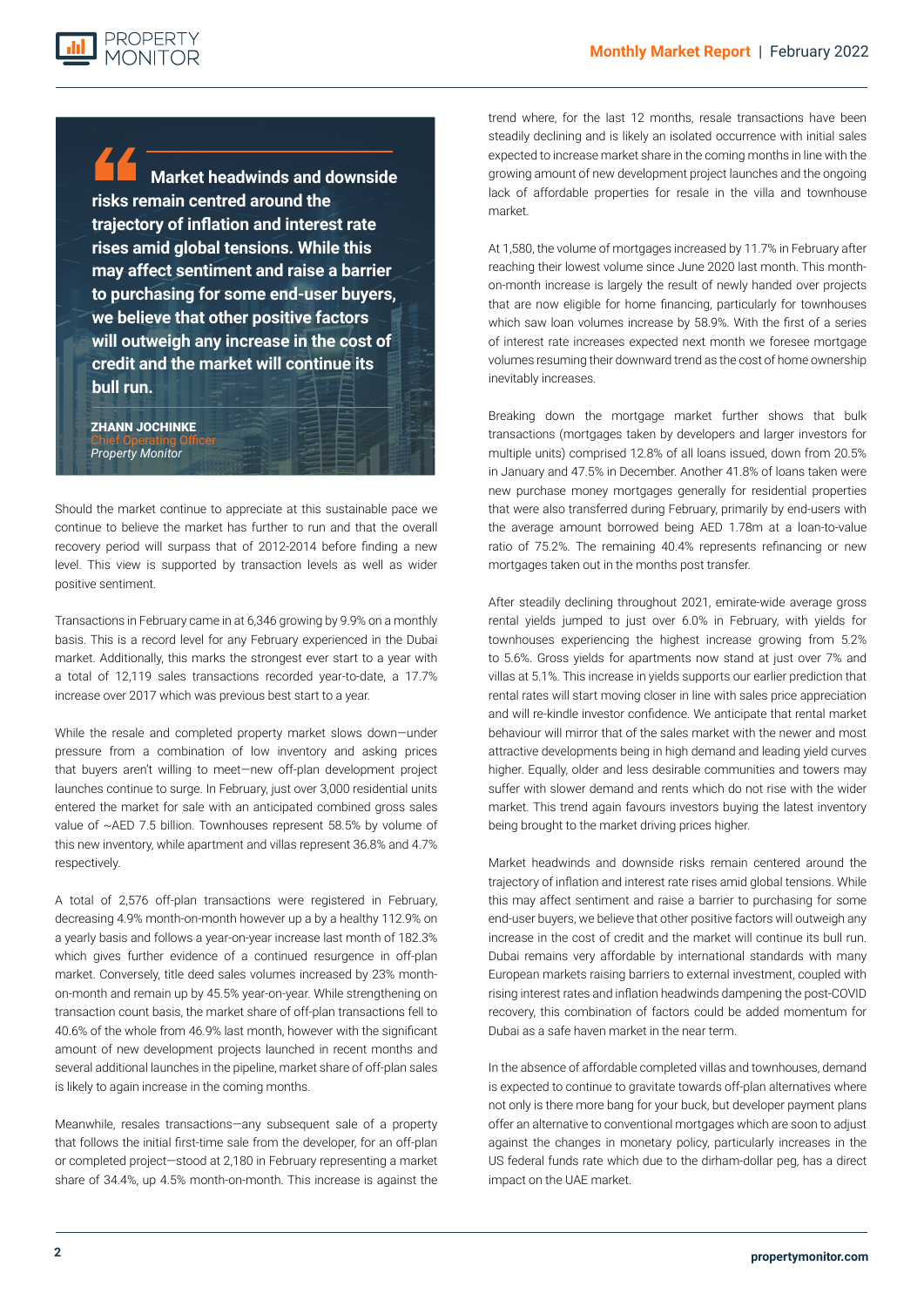

## PROPERTY MONITOR DYNAMIC PRICE INDEX



+1.12% **MoM Change \$**



+3.48% **QoQ Change**





AED 1,001 **Average Property Price Per Sq Ft**

# **DPI MONTHLY OVERVIEW**

| <b>Month</b>    | <b>Index</b><br><b>Value</b> | <b>MoM</b><br><b>Change</b> | <b>OoO</b><br><b>Change</b> | YoY<br><b>Change</b> | <b>Index Price</b><br>(AED/sq ft) |
|-----------------|------------------------------|-----------------------------|-----------------------------|----------------------|-----------------------------------|
| Feb 2022        | 139.82                       | 1.12%                       | 3.48%                       | 16.71%               | 1,001                             |
| Jan 2022        | 138.27                       | 1.47%                       | 1.32%                       | 17.60%               | 990                               |
| Dec 2021        | 136.26                       | 0.85%                       | 0.80%                       | 17.17%               | 976                               |
| Nov 2021        | 135.11                       | $-0.99%$                    | 1.18%                       | 17.95%               | 968                               |
| Oct 2021        | 136.46                       | 0.95%                       | 3.81%                       | 19.94%               | 977                               |
| Sep 2021        | 135.18                       | 1.22%                       | 4.78%                       | 17.66%               | 968                               |
| Aug 2021        | 133.54                       | 1.60%                       | 5.72%                       | 18.54%               | 956                               |
| <b>Jul 2021</b> | 131.45                       | 1.89%                       | 5.15%                       | 15.09%               | 941                               |
| Jun 2021        | 129.01                       | 2.13%                       | 5.79%                       | 9.92%                | 924                               |
| May 2021        | 126.32                       | 1.05%                       | 5.44%                       | 5.41%                | 905                               |
| Apr 2021        | 125.01                       | 2.51%                       | 6.32%                       | 3.36%                | 895                               |
| Mar 2021        | 121.94                       | 1.79%                       | 4.86%                       | 1.32%                | 873                               |
| Feb 2021        | 119.80                       | 1.89%                       | 4.58%                       | $-1.04%$             | 858                               |

The Property Monitor Dynamic Price Index (DPI) tracks trends of residential property prices throughout 42 key communities in Dubai and is indexed to a base period of January 2008.

At an emirate-wide level, the index value for February 2022 increased by 1.55 index points to 139.82 from 138.27 in January 2022, representing a month-onmonth increase of 1.12%.

In February 2022, property prices stood at AED 1,001 per sq ft, down 18.8% from the market peak in September 2014 and are 27.6% above the market trough of April 2009. Property prices were last at these levels during the recovery phase of the previous market cycle in June 2013 and July 2013.

On a yearly basis, prices have increased by 16.7% in February 2022. When we compare this to February 2021 when a year-on-year decline of just over 1% was recorded, we can see the ongoing trend reversal from declines to gains.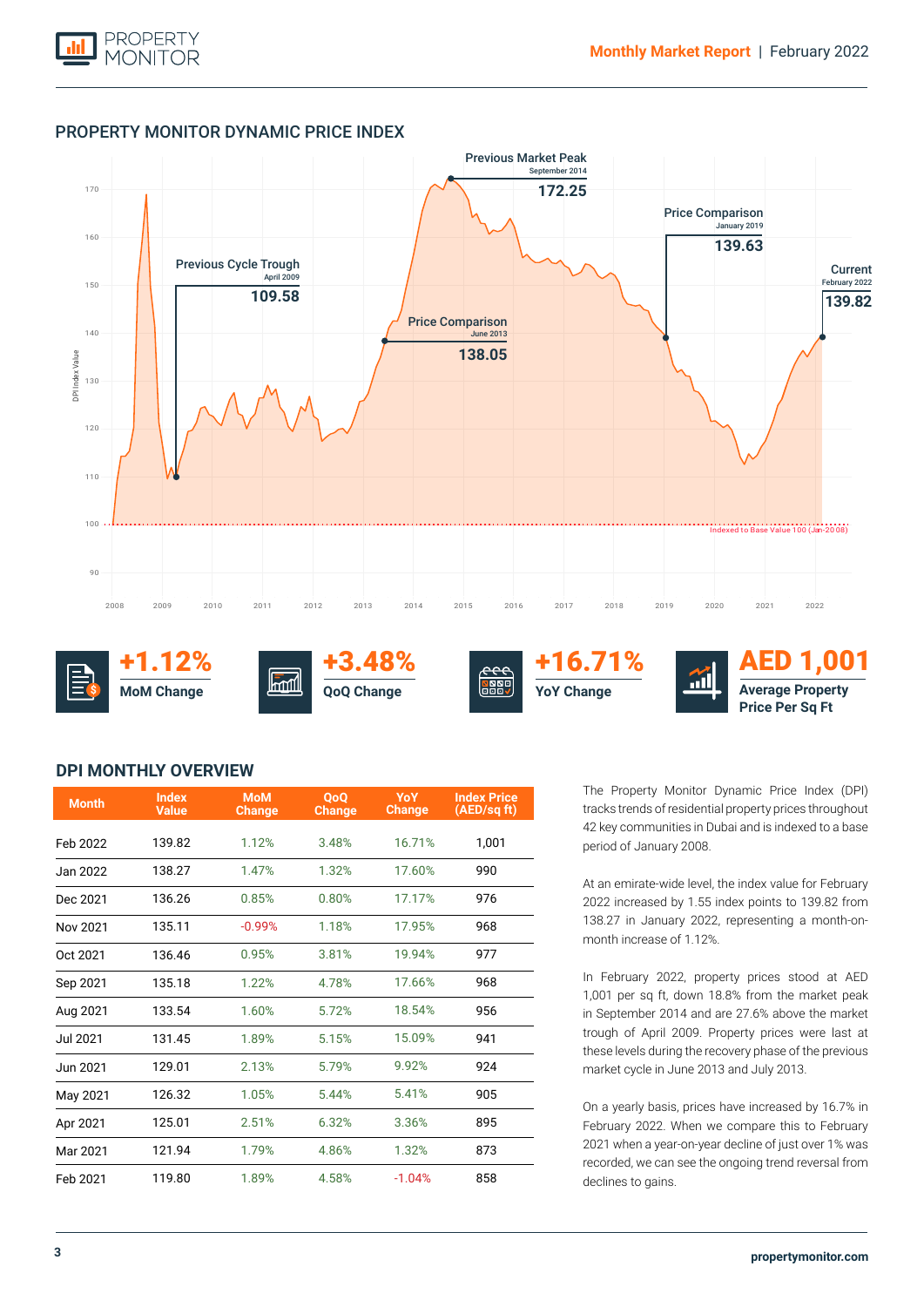



# **HISTORICAL TRANSACTIONS CHART – COMPLETION STATUS**

During the month, the split between off-plan and completed property Completed (Title Deed) transactions remained in favour of the latter with Title Deeds accounting Transaction volumes in February stood at 6,346, growing by nearly 10% on a monthly basis and recording a record high for February transactions—43.5% higher than any other February on record. for 59.4% of all transactions, up 6.3% month-on-month. Completed properties have led the market for 21 months now, however, have begun to weaken and have been declining since their record high in January of 71.5%. The 12-month rolling average remains strong at 58.3% in February for completed properties, however with off-plan launches gradually increasing this is likely to decrease further in 2022.

For the 8th month in a row, Emaar Properties led the off-plan market with the bulk of developers' Oqood (off-plan) registrations, taking a market share of 17.3%. They recorded just over 600 transactions spread across a myriad of their projects with a higher concentration of sales at Talia in The Valley (126). This was followed by Rosewater in Creek Beach, Dubai Creek Harbour (75) and then Beach Mansion at Emaar Beachfront (36).

DAMAC Properties was next and close behind, at 16.8% of all off-plan registrations with the bulk of their sales occurring at the Santorini (223) and Costa Brava (120) phases of the newly launched DAMAC Lagoons master community, as well as continued strong registrations at Cavalli Tower (75) in Media City. This was followed by Azizi taking 10.8% market share with the vast majority of activity in their Azizi Riviera project in Mohammed Bin Rashid City which recorded a total of 348 Oqood registrations spread across 20 buildings.

In the ongoing trend that emerged in 2020, a significant portion of title deed transactions were initial sales registered directly by developers for unsold inventory in completed projects. Out of a total of 4,166 initial developer sales recorded in February, 10.3% were in completed projects. It is important to note that several off-plan villa and townhouse transactions are registered as title deed transactions for parcels of 'land' by Dubai Land Department, these are omitted from this calculation to provide a true reflection of unsold inventory in completed projects.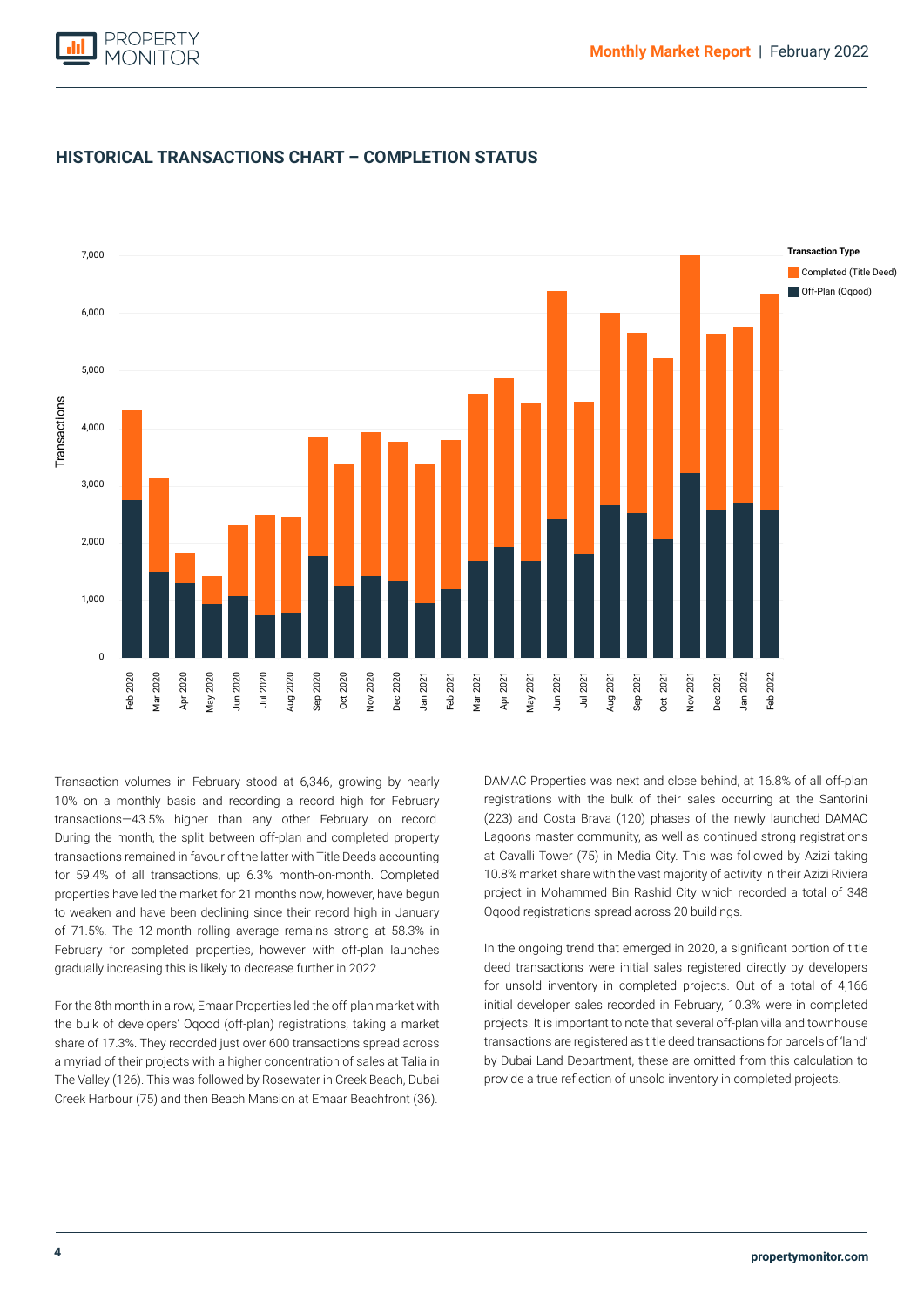

# **TOP 5 COMMUNITIES TABLE – OFF-PLAN AND COMPLETED**

# **Off-Plan / Oqood**

| Off-Plan Apartments  |                      |                     |                          |                         |                                 |                                   |                       |                       |
|----------------------|----------------------|---------------------|--------------------------|-------------------------|---------------------------------|-----------------------------------|-----------------------|-----------------------|
| Rank<br>(this month) | Rank<br>(last month) | Rank<br>(last year) | Community                | Total<br># Transactions | <b>Studio</b><br>(Median Price) | 1 <sub>BR</sub><br>(Median Price) | 2BR<br>(Median Price) | 3BR<br>(Median Price) |
|                      |                      |                     | Mohammed Bin Rashid City | 568                     | 500,650                         | 927,200                           | 1,650,000             | 1,682,752             |
|                      |                      |                     | Business Bay             | 266                     | 744.100                         | 1.035.819                         | 1,620,025             | 2,489,980             |
|                      | 6                    | 20                  | Dubai Creek Harbour      | 169                     | $\overline{\phantom{a}}$        | 1,279,888                         | 2,018,888             | 3,191,888             |
| 4                    | 4                    |                     | Jumeirah Village Circle  | 161                     | 470,000                         | 642.500                           | 712.500               | 920,000               |
|                      |                      |                     | Downtown Dubai           | 95                      | 801,655                         | 1.443.050                         | 2,611,800             | 4,467,888             |

### Off-Plan Villas

| Rank<br>(this month) | Rank<br>(last month)     | Rank<br>(last year)      | Community                | <b>Total</b><br># Transactions | 3BR<br>(Median Price)    | 4BR<br>(Median Price) |
|----------------------|--------------------------|--------------------------|--------------------------|--------------------------------|--------------------------|-----------------------|
|                      |                          |                          | Dubai Investments Park   |                                |                          | 1,329,080             |
|                      |                          |                          | Dubai Hills Estate       |                                | 3,700,000                |                       |
|                      | $\overline{\phantom{a}}$ | $\overline{\phantom{a}}$ | $\overline{\phantom{a}}$ | $\overline{\phantom{a}}$       | $\overline{\phantom{a}}$ | -                     |
|                      | $\overline{\phantom{a}}$ | $\sim$                   | $\overline{\phantom{a}}$ | $\overline{\phantom{a}}$       | $\overline{\phantom{a}}$ |                       |
|                      |                          |                          |                          |                                | $\overline{\phantom{a}}$ |                       |

| Off-Plan Townhouses         |                      |                     |                   |                                |                       |                       |                          |                          |
|-----------------------------|----------------------|---------------------|-------------------|--------------------------------|-----------------------|-----------------------|--------------------------|--------------------------|
| <b>Rank</b><br>(this month) | Rank<br>(last month) | Rank<br>(last year) | Community         | <b>Total</b><br># Transactions | 2BR<br>(Median Price) | 3BR<br>(Median Price) | 4BR<br>(Median Price)    | 5BR<br>(Median Price)    |
|                             |                      |                     | Villanova         | 148                            | 1.341.750             | 1,678,650             | 1,962,000                | $\overline{\phantom{a}}$ |
|                             |                      |                     | The Valley        | 134                            | -                     | 1,523,888             | 1,892,270                | $\overline{\phantom{a}}$ |
|                             |                      |                     | Arabian Ranches 3 | 44                             |                       | 1.510.000             | 2,338,888                | 4,215,388                |
| Δ                           | h                    |                     | Tilal Al Ghaf     | 35                             |                       | 1.776.000             | 2,830,000                | $\overline{\phantom{a}}$ |
|                             |                      |                     | Rukan             | 30                             | 866,301               | 1,052,940             | $\overline{\phantom{a}}$ | ۰                        |

# **Completed / Title Deed**

| <b>Completed Apartments</b> |                      |                     |                         |                                |                                 |                       |                       |                       |
|-----------------------------|----------------------|---------------------|-------------------------|--------------------------------|---------------------------------|-----------------------|-----------------------|-----------------------|
| Rank<br>(this month)        | Rank<br>(last month) | Rank<br>(last year) | Community               | <b>Total</b><br># Transactions | <b>Studio</b><br>(Median Price) | 1BR<br>(Median Price) | 2BR<br>(Median Price) | 3BR<br>(Median Price) |
|                             |                      |                     | Jumeirah Village Circle | 217                            | 392.500                         | 704.000               | 1,055,929             | 1,334,652             |
|                             |                      |                     | <b>Business Bay</b>     | 182                            | 763.670                         | 1,025,000             | 1,739,925             | 2,634,511             |
|                             |                      |                     | Dubai Marina            | 150                            | 590.250                         | 1,250,000             | 1.775.000             | 2,200,000             |
|                             |                      |                     | Badr                    | 108                            | <b>.</b>                        | 1.049.800             | 1.632.816             | 2,366,800             |
|                             |                      |                     | International City      | 97                             | 212,500                         | 315.000               | 440,000               | 1,508,000             |

| <b>Completed Villas</b> |                      |                          |                          |                                |                          |                       |                       |
|-------------------------|----------------------|--------------------------|--------------------------|--------------------------------|--------------------------|-----------------------|-----------------------|
| Rank<br>(this month)    | Rank<br>(last month) | Rank<br>(last year)      | Community                | <b>Total</b><br># Transactions | 3BR<br>(Median Price)    | 4BR<br>(Median Price) | 5BR<br>(Median Price) |
|                         |                      | $\overline{\phantom{a}}$ | DAMAC Hills 2            | 69                             | 894.000                  | 1,724,000             | 1,052,000             |
|                         |                      |                          | Nad Al Sheba             | 63                             | $\overline{\phantom{a}}$ | 2,663,000             | 3,688,000             |
|                         |                      |                          | Emirates Living          | 46                             | 2,687,500                | 5,400,000             | 6,575,000             |
|                         |                      |                          | Dubai Hills Estate       | 36                             | 3,619,444                | 4.999.999             | 6,800,000             |
|                         | 14                   | 14                       | Mohammed Bin Rashid City | 33                             | $\overline{\phantom{a}}$ | 11,925,000            | 15,300,000            |

### **Completed Townhouses**

| Rank<br>(this month) | Rank<br>(last month) | Rank<br>(last year) | Community          | <b>Total</b><br># Transactions | 2BR<br>(Median Price)    | 3BR<br>(Median Price) | 4BR<br>(Median Price) | 5BR<br>(Median Price) |
|----------------------|----------------------|---------------------|--------------------|--------------------------------|--------------------------|-----------------------|-----------------------|-----------------------|
|                      |                      |                     | DAMAC Hills 2      | 57                             | 1,114,000                | 1,137,500             | 1,711,500             | 1,676,500             |
|                      |                      |                     | Villanova          | 30                             | 1.365.000                | 1.725.000             | 2,350,000             |                       |
|                      |                      |                     | Town Square        | 26                             | $\overline{\phantom{a}}$ | 1.700.000             | 2,220,000             |                       |
|                      |                      |                     | Dubai Hills Estate | 25                             | -                        | 2.687.500             | 3.220.000             | 3,550,000             |
|                      | 12                   | 16                  | Arabian Ranches 2  | 18                             | $\sim$                   | 1.611.388             | 2,191,888             |                       |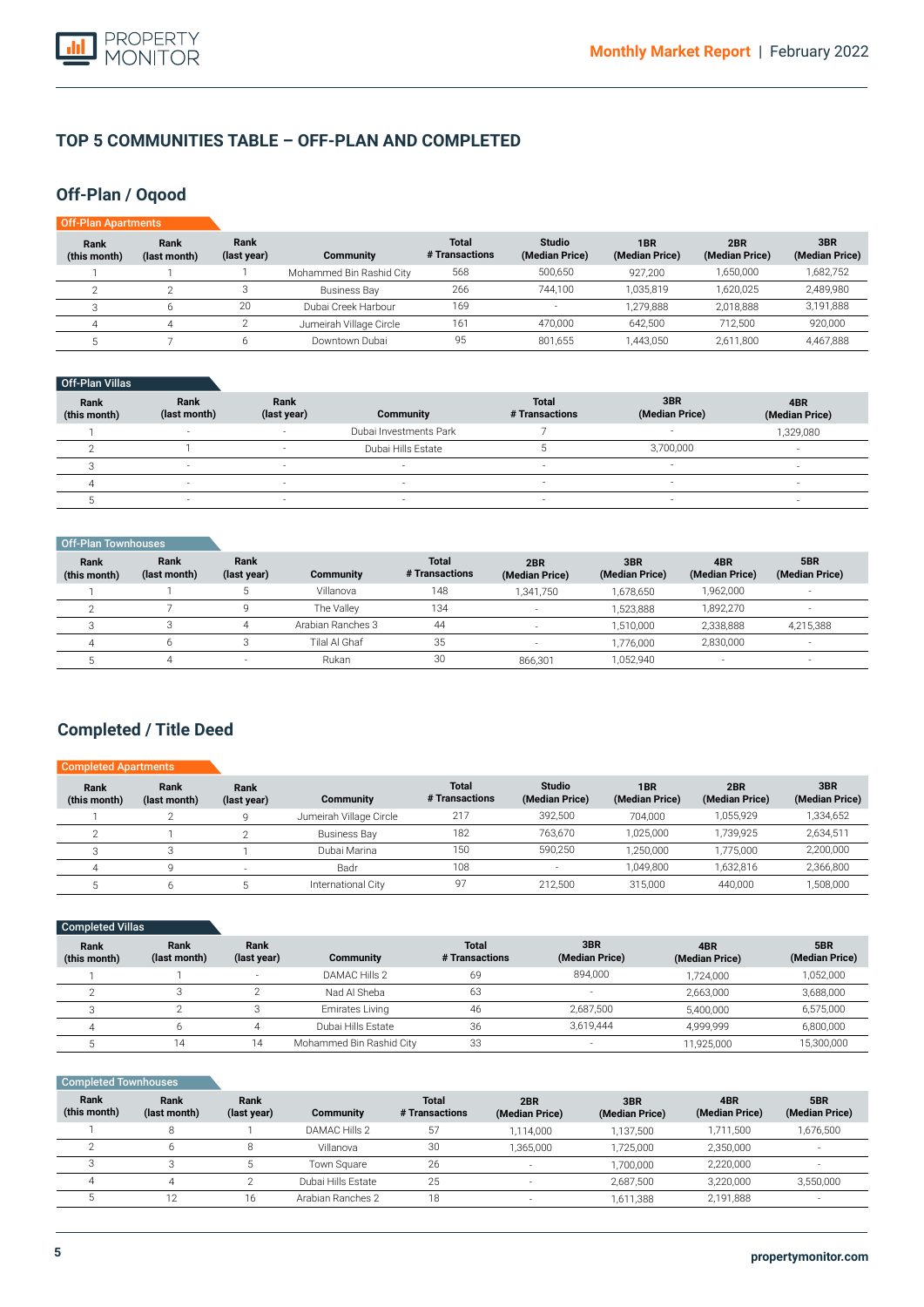

# **HISTORICAL TRANSACTIONS CHART – SALES RECURRENCE**



2020 following the lifting of COVID-19 mobility restriction. February's month-on-month decline is likely an isolated occurrence with the trend of initial sales expected to resume a growth trajectory in the coming In February 2021, the market share of initial developer sales fell by 4.5% to 65.6% versus resale transactions. Initial developer sales have slowly been clawing back market share after resales gaining popularity in June months. The 12-month rolling average now stands at 37.9% for resale, which is continually trending back down towards the levels of 2019 and 2020, 33.2% and 33.8% respectively.

Mohammed Bin Rashid City was the most popular master development for initial sales, where 15.7% of all such transactions occurred. Azizi Riviera which had the highest demand in the master development with a total of 348 initial sales, then followed by MAG City with 109 transactions and Sobha Hartland Waves with 35.

Taking second place was Business Bay, where initial sales held 9.8% market share. Peninsula One, topped the leaderboard with 131 initial sales and was followed by another wave of registrations at Regalia (47) bringing the total recorded sales in the project to 87%. Coming in third for February was DAMAC Lagoons which claimed 9.3% market share with 348 sales and was led by Santorini, which launched in November 2021, with 223 initial sales and was followed by Costa Brava with 120, launched more recently in December 2021, then by Nice with 5 sales which formally launched in January 2022.

The top master developments for residential resale transactions were Dubai Marina with 8.1% of such transactions across multiple projects the highest level of sales occurred at 52|42 (13). This was followed by Jumeirah Village Circle with 7.6% market share and the highest number of transactions in Bloom Heights (31) and Bloom Towers (28).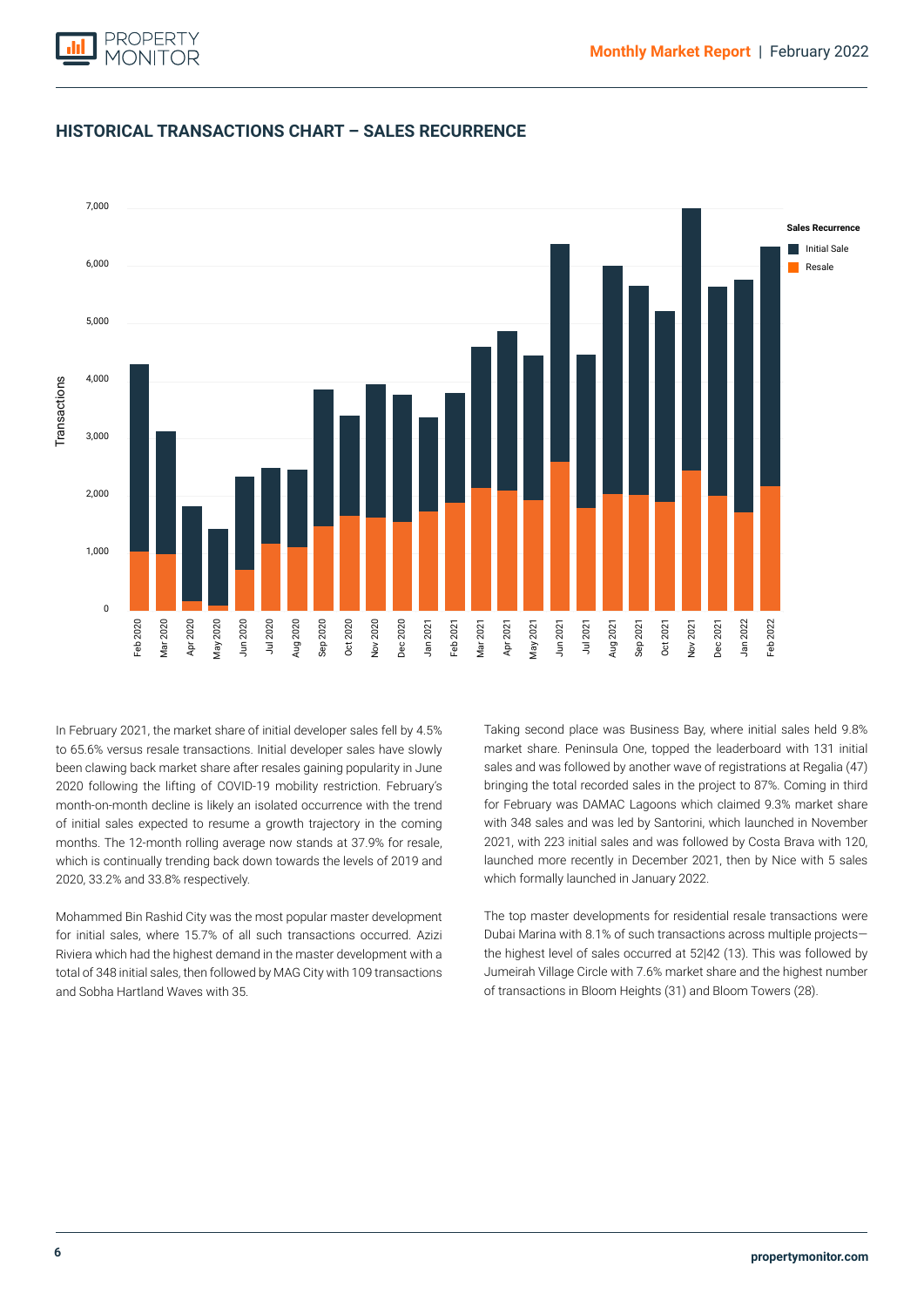# **TOP 5 COMMUNITIES TABLE – INITIAL SALE AND RESALE**

# **Initial Sale**

| <b>Initial Sale Apartments</b> |                      |                     |                          |                                |                                 |                       |                       |                       |
|--------------------------------|----------------------|---------------------|--------------------------|--------------------------------|---------------------------------|-----------------------|-----------------------|-----------------------|
| Rank<br>(this month)           | Rank<br>(last month) | Rank<br>(last year) | Community                | <b>Total</b><br># Transactions | <b>Studio</b><br>(Median Price) | 1BR<br>(Median Price) | 2BR<br>(Median Price) | 3BR<br>(Median Price) |
|                                |                      |                     | Mohammed Bin Rashid City | 570                            | 500.681                         | 931.305               | 1.766.992             | 1,682,752             |
|                                |                      |                     | <b>Business Bay</b>      | 367                            | 757.700                         | 1.052.868             | 1.665.106             | 2,623,805             |
| З                              |                      |                     | Jumeirah Village Circle  | 252                            | 439.170                         | 684.414               | 730.000               | 950,000               |
|                                |                      | 23                  | Dubai Creek Harbour      | 203                            | $\sim$                          | 1.288.888             | 2.178.888             | 3,309,388             |
|                                |                      | 39                  | Badr                     | 108                            |                                 | 1,049,800             | 1.632.816             | 2,366,800             |

## Initial Sale Villas

| Rank<br>(this month) | Rank<br>(last month) | Rank<br>(last year)      | <b>Community</b>  | <b>Total</b><br># Transactions | 3BR<br>(Median Price)    | 4BR<br>(Median Price)    | 5BR<br>(Median Price) |
|----------------------|----------------------|--------------------------|-------------------|--------------------------------|--------------------------|--------------------------|-----------------------|
|                      |                      |                          | Tilal Al Ghaf     | 68                             | $\overline{\phantom{a}}$ | 4.014.000                | -                     |
|                      |                      |                          | DAMAC Hills 2     | 52                             | 955.000                  | 1.724.000                | 1,461,080             |
|                      |                      |                          | DAMAC Lagoons     | 42                             | $\overline{\phantom{a}}$ | $\sim$                   | н.                    |
| $\Delta$             | $\sim$               | $\overline{\phantom{a}}$ | Jebel Ali         | 29                             | $\overline{\phantom{a}}$ | $\overline{\phantom{a}}$ | 4,578,800             |
|                      |                      |                          | Arabian Ranches 3 | 29                             | $\overline{\phantom{a}}$ | 4.921.888                | 6,396,388             |

### **Initial Sale Townhouses**

| Rank<br>(this month) | Rank<br>(last month) | Rank<br>(last year) | Community         | <b>Total</b><br># Transactions | 2BR<br>(Median Price)    | 3BR<br>(Median Price) | 4BR<br>(Median Price) | 5BR<br>(Median Price) |
|----------------------|----------------------|---------------------|-------------------|--------------------------------|--------------------------|-----------------------|-----------------------|-----------------------|
|                      |                      | -                   | DAMAC Lagoons     | 306                            | $\overline{\phantom{a}}$ | 1.497.000             | 1.681.000             | 2,559,000             |
|                      |                      |                     | Al Furian         | 190                            |                          | 1.893.800             |                       | $\sim$                |
|                      |                      |                     | Villanova         | 149                            | 1.344.000                | 1.683.400             | 2,166,000             | $\sim$                |
|                      |                      |                     | The Vallev        | 134                            | in 1919.                 | 1.523.888             | 1,892,270             | $\sim$                |
|                      |                      | 14                  | Arabian Ranches 3 | 35                             | $\overline{\phantom{a}}$ | 1,432,888             | 2,642,888             | 4,215,388             |

# **Resale**

| <b>Resale Apartments</b> |                      |                     |                         |                                |                                 |                       |                       |                       |
|--------------------------|----------------------|---------------------|-------------------------|--------------------------------|---------------------------------|-----------------------|-----------------------|-----------------------|
| Rank<br>(this month)     | Rank<br>(last month) | Rank<br>(last year) | Community               | <b>Total</b><br># Transactions | <b>Studio</b><br>(Median Price) | 1BR<br>(Median Price) | 2BR<br>(Median Price) | 3BR<br>(Median Price) |
|                          |                      |                     | Dubai Marina            | 147                            | 552,750                         | 1,260,000             | 1.875.000             | 2,200,000             |
|                          |                      | 12                  | Jumeirah Village Circle | 126                            | 350.000                         | 697.655               | 1.046.351             | 1,510,152             |
|                          |                      |                     | Downtown Dubai          | 111                            | 760.000                         | 1,287,444             | 2,450,000             | 4,400,000             |
|                          |                      |                     | International City      | 99                             | 215,000                         | 315.00                | 440.000               | 1,508,000             |
|                          |                      |                     | <b>Business Bay</b>     | 81                             | 685.000                         | 795.540               | 1,770,000             | 2,525,820             |

| <b>Resale Villas</b> |                      |                     |                        |                                |                          |                       |                       |
|----------------------|----------------------|---------------------|------------------------|--------------------------------|--------------------------|-----------------------|-----------------------|
| Rank<br>(this month) | Rank<br>(last month) | Rank<br>(last year) | Community              | <b>Total</b><br># Transactions | 3BR<br>(Median Price)    | 4BR<br>(Median Price) | 5BR<br>(Median Price) |
|                      |                      |                     | Nad Al Sheba           | 48                             | $\overline{\phantom{a}}$ | 2,658,000             | 3,468,000             |
|                      |                      |                     | <b>Emirates Living</b> | 46                             | 2,687,500                | 5,400,000             | 6,575,000             |
|                      |                      |                     | Dubai Hills Estate     | 33                             | 3,701,386                | 4,975,000             | 6,675,000             |
|                      |                      |                     | Arabian Ranches        | 23                             | 3,050,000                | 2,600,000             | 6,400,000             |
|                      |                      | 37                  | The Sustainable City   | 19                             | 3,302,250                | 3,556,800             | -                     |

## Resale Townhouses

| Rank<br>(this month) | Rank<br>(last month) | Rank<br>(last year) | <b>Community</b>   | Total<br># Transactions | 2BR<br>(Median Price) | 3BR<br>(Median Price) | 4BR<br>(Median Price) | 5BR<br>(Median Price) |
|----------------------|----------------------|---------------------|--------------------|-------------------------|-----------------------|-----------------------|-----------------------|-----------------------|
|                      |                      |                     | Villanova          | 29                      | 1.245.000             | 1,615,000             | 1,920,000             | $\sim$                |
|                      |                      |                     | Town Square        | 26                      |                       | 1.700.000             | 2,220,000             |                       |
|                      | 15                   |                     | DAMAC Hills 2      | 24                      |                       | 987.500               | 1,400,000             | 1,520,000             |
|                      |                      |                     | Dubai Hills Estate | 23                      |                       | 2.687.500             | 3,200,000             | 3,550,000             |
|                      |                      |                     | Reem               | 16                      | - 2                   | 1,800,000             | 2,500,000             | $\sim$                |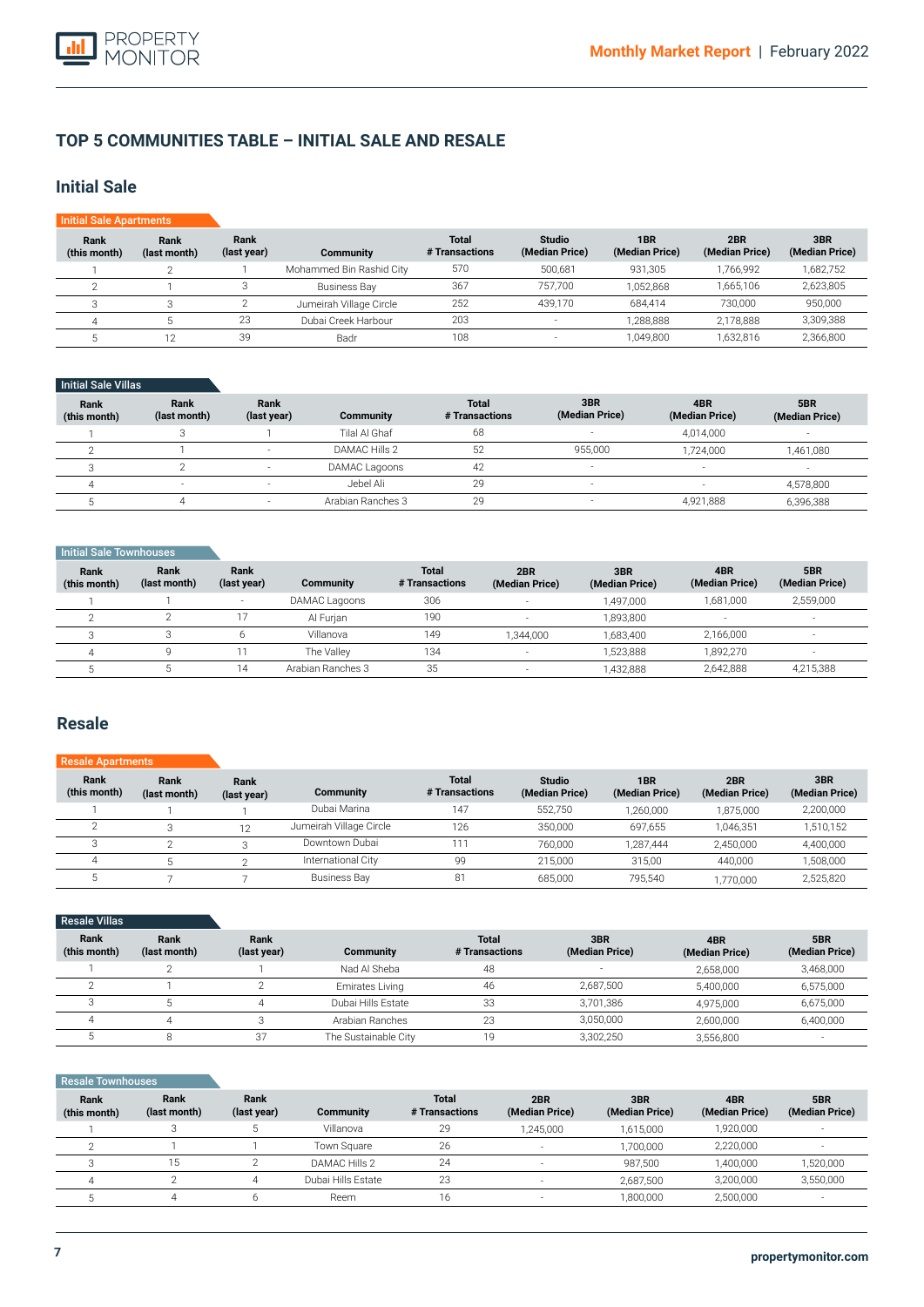

**PRICE TIERS (AED) – FEBRUARY 2022 PRICE TIERS (AED) – JANUARY 2022**



# **PRICE TIERS (AED) MONTHLY COMPARISON**

|             | February 2022 | January 2022 | <b>MoM Change</b> |
|-------------|---------------|--------------|-------------------|
| $500K$      | 12.1%         | 10.0%        | 2.14%             |
| 500K-750K   | 12.2%         | 9.4%         | 2.76%             |
| 750K-1M     | 8.6%          | 9.0%         | $-0.36%$          |
| $1M-1.5M$   | 15.7%         | 17.8%        | $-2.09%$          |
| $1.5M - 2M$ | 18.6%         | 19.1%        | $-0.48%$          |
| $2M-3M$     | 14.5%         | 16.1%        | $-1.63%$          |
| $3M-5M$     | 11.3%         | 12.1%        | $-0.83%$          |
| $5M-10M$    | 4.6%          | 4.2%         | 0.45%             |
| $10M+$      | 2.4%          | 2.3%         | 0.08%             |

After steadily losing market share for eight months, activity in the lowtier segments of the market witnessed significant gains in February with the AED 500k-750k tier experiencing the highest growth at 2.76% and the AED <500k growing by 2.14%. Growth in these two budget segments can be attributed largely to new development Oqood registrations at Azizi Riviera where 240 sales were recorded.

While the low-tier segments increased in popularity in February the mid-tier segments—properties between AED 1m-3m—declined, with all three segments experiencing month-on-month negative growth.

After abating momentarily last month the AED 5m-10m and 10m+ price tiers experienced a modest rebound increasing 0.45% and 0.08% month-on-month and lifted back by sales of premium off-plan properties at Alaya in Tilal Al Ghaf, Elie Saab in Arabian Ranches III and Beach Mansion in Emaar Beachfront.

In February, properties mid-tier of AED 1m–3m again accounted for the largest share of the market at 48.8%, falling 4.2% from last month. The low-price tiers with property values under than AED 1m now represents 32.9% of the market, up by a noteworthy 4.5% from January and after briefly falling last month the high-end price tiers properties over AED 3m—now represents 18.3% of the market, down marginally by 0.3% from month-on-month.